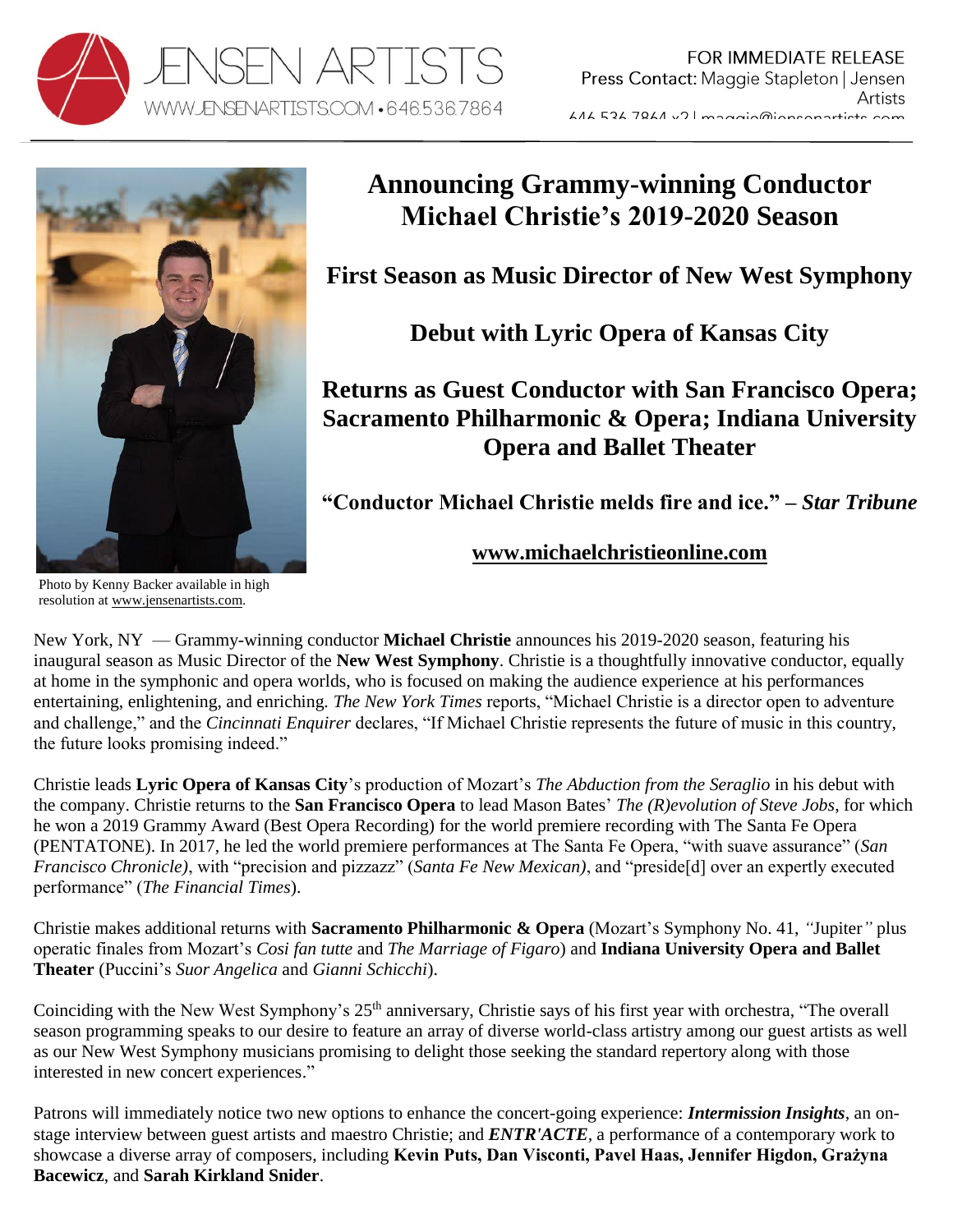An exciting line-up of virtuoso soloists is scheduled throughout the season – pianist **Olga Kern**; violinist **Sarah Chang**; guitarist **Jason Vieaux** & bandoneónist/composer **Julien Labro** performing a New West Symphony commission by Labro; **Eroica Trio** and the legendary **Marcus Roberts Trio**. Restored Holocaust-era string instruments – will be performed during **Jonathan Leshnoff**'s Symphony No. 4 "Heichalos," which was composed specifically for these historic instruments as part of **Violins of Hope in Los Angeles County**.

Christie adds, "I'm very excited to start my tenure with the New West Symphony family and hope that my desire to connect with patrons and the broader community will be reflected strongly over this and coming years."

# **Michael Christie's 2019-2020 New West Symphony Appearances**

## **Season subscriptions and single tickets available at [www.newwestsymphony.org](https://newwestsymphony.org/2019-2020-masterpiece-series/)**

All Saturday Performances: **Thousand Oaks Civic Arts Plaza** (2100 E Thousand Oaks Blvd. | Thousand Oaks, CA) All Sunday Performances: **Rancho Campana Performing Arts Center** (4235 Mar Vista Dr.| Camarillo, CA)

## **[25th Season Salute](https://newwestsymphony.org/25th-season-salute/)**

Saturday, October 5, 2019 | 7:30 PM | Thousand Oaks Civic Arts Plaza Sunday, October 6, 2019 | 3:00 PM | Rancho Campana Performing Arts Center

Jazz trio improvisation in the classical form featuring **Marcus Roberts Trio**, plus musical tales of adventure

**John Corigliano** | *Salute* **Gershwin** | Concerto in F – **Marcus Roberts Trio Rimsky-Korsakov** | *Scheherazade*

*ENTR'ACTE*: **Kevin Puts** | *…this noble company*

## **[Trip the Light Fantastic](https://newwestsymphony.org/trip-the-light-fantastic/)**

Saturday, November 16, 2019 | 7:30 PM | Thousand Oaks Civic Arts Plaza Sunday, November 17, 2019 | 3:00 PM | Rancho Campana Performing Arts Center

A fabulous rhythmic journey from Transylvania, through Argentina, to the American West featuring soloists guitarist **Jason Vieaux** and bandoneónist and composer **Julien Labro**.

**Bartók** | *Romanian Folk Dances*

**Gabriela Lena Frank** | *Leyendas: An Andean Walkabout* **Julien Labro** | *Canvas -* New West Symphony commission – **Jason Vieaux, guitar & Julien Labro, bandoneón Piazzolla** | *The Four Seasons of Buenos Aires* – **Jason Vieaux, guitar & Julien Labro, bandoneón Copland** | *Hoedown*

*ENTR'ACTE*: **Dan Visconti** | *Devil's Strum* – **Jason Vieaux, guitar**

### **[Dreams](https://newwestsymphony.org/dreams/)**

Saturday, February 29, 2020 | 7:30 PM | Thousand Oaks Civic Arts Plaza Sunday, March 1, 2020 | 3:00 PM | Rancho Campana Performing Arts Center

A hopeful children's opera from a dark time in history and enduring music written for a Shakespeare comedy featuring **Los Robles Children's Choir** and vocal soloists (to be announced).

**Mendelssohn** | *A Midsummer Night's Dream* **Krása** | *Brundibár*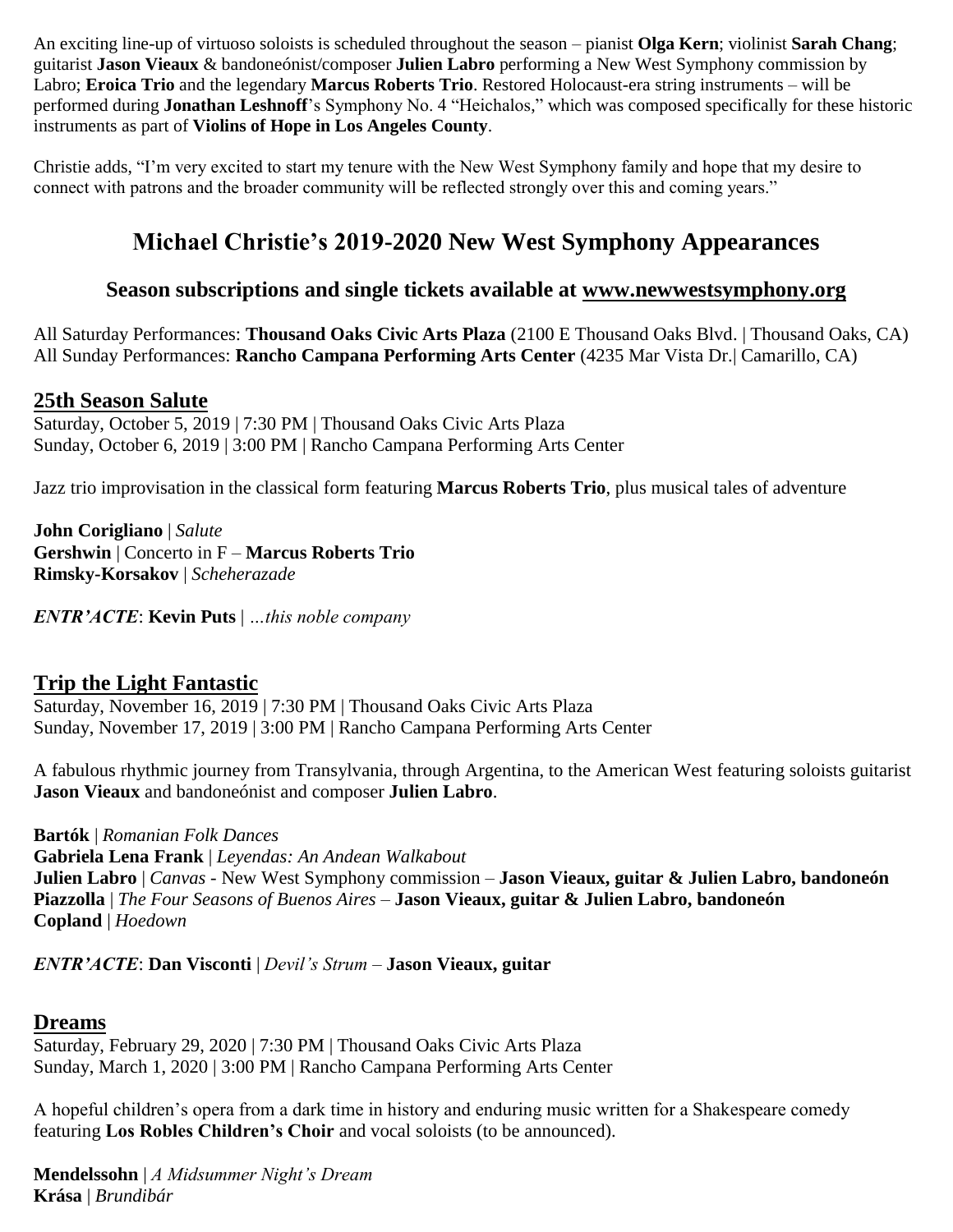#### *ENTR'ACTE*: **Pavel Haas** | *Study for strings*

## **[Violins of Hope](https://newwestsymphony.org/violins-of-hope/)**

Saturday, April 18, 2020 | 7:30 PM | Thousand Oaks Civic Arts Plaza Sunday, April 19, 2020 | 3:00 PM | Rancho Campana Performing Arts Center

Select New West Symphony musicians will perform on the *Violins of Hope*, a collection of string instruments lovingly restored and with their own stories from the Holocaust. **Jonathan Leshnoff**'s Symphony No. 4 "Heichalos" was composed expressly for these instruments. Pianist **Olga Kern** honors Rachmaninoff.

**Alfred Newman |** *Diary of Anne Frank* Suite **Jonathan Leshnoff |** Symphony No. 4, "Heichalos" **Rachmaninoff |** Piano Concerto No. 3 – **Olga Kern, piano**

*ENTR'ACTE*: **Grażyna Bacewicz** | Concerto for String Orchestra (Allegro)

#### **[Sarah Chang | Brahms Violin Concerto](https://newwestsymphony.org/sarah-chang-brahms/)**

Saturday, May 2, 2020 | 7:30 PM | Thousand Oaks Civic Arts Plaza Sunday, May 3, 2020 | 3:00 PM | Rancho Campana Performing Arts Center

Violinist **Sarah Chang** returns to New West Symphony for Brahms' Violin Concerto, bursting with melodies.

**Sibelius |** Symphony No. 3 **Brahms |** Violin Concerto – **Sarah Chang, violin**

*ENTR'ACTE*: **Sarah Kirkland Snider** | *Daughter of the Waves*

# **Michael Christie's 2019-2020 Guest Appearances**

### **[Lyric Opera of Kansas City](https://kcopera.org/performances/the-abduction-from-the-seraglio-19/)**

All performances take place at The Kauffman Center | 1601 Broadway Blvd | Kansas City, MO

Saturday, September 21, 2019 | 7:30 PM Wednesday, September 25, 2019 | 7:30 PM Friday, September 27, 2019 | 7:30 PM Sunday, September 29, 2019 | 2:00 PM

**Mozart |** *The Abduction from the Seraglio*

#### **[Sacramento Philharmonic and Opera](https://www.sacphilopera.org/production/opera-favorites-all-mozart/)**

All performances take place at Fremont Presbyterian Church | 5770 Carlson Drive | Sacramento, CA

Friday, November 8, 2019 | 8:00 PM Saturday, November 9, 2019 | 8:00 PM

**Mozart** | Operatic Finales from *Cosi fan tutte* and *The Marriage of Figaro* **Mozart** | Symphony No. 41, "Jupiter"

## **[Indiana University Opera and Ballet Theater](https://operaballet.indiana.edu/productions/suor%20angelica%20and%20gianni%20schicchi.html)**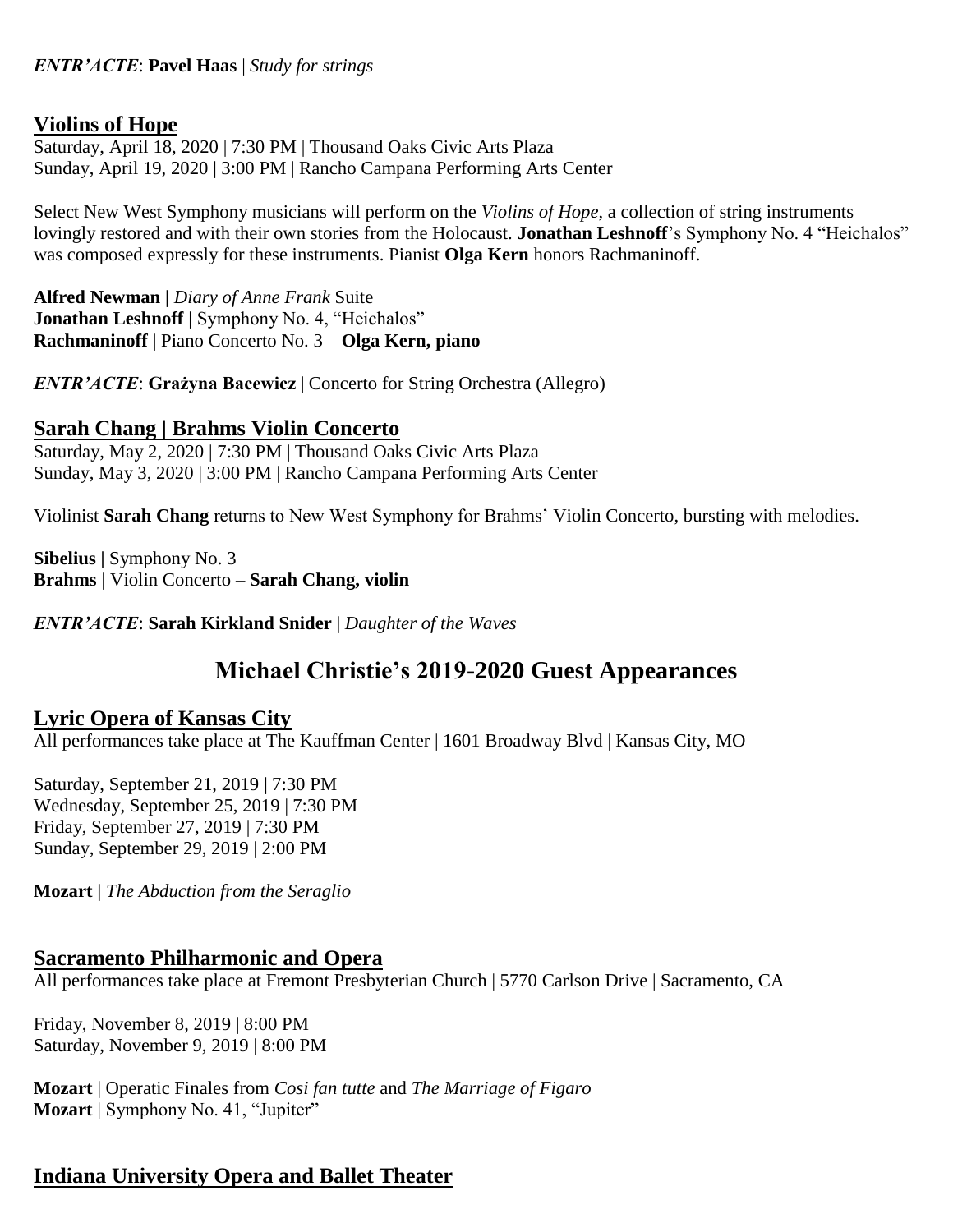All performances take place at Musical Arts Center | 101 North Jordan Avenue | Bloomington, IN

Friday, February 7, 2020 | 7:30 PM Saturday, February 8, 2020 | 7:30 PM Friday, February 14, 2020 | 7:30 PM Saturday, February 15, 2020 | 7:30 PM

**Puccini** | *Suor Angelica* and *Gianni Schicchi*

#### **[San Francisco Opera](https://sfopera.com/2019-20-season/the-revolution-of-steve-jobs/)**

All performances take place at The War Memorial Opera House | 301 Van Ness Avenue | San Francisco, CA

Saturday, June 20, 2020 | 7:30 PM Wednesday, June 24, 2020 | 7:30 PM Thursday, June 25, 2020 | 7:30 PM Sunday, June 28, 2020 | 2:00 PM Tuesday, June 30, 2020 | 7:30 PM Wednesday, July 1, 2020 | 7:30 PM Friday, July 3, 2020 | 7:30 PM

**Mason Bates** | *The (R)evolution of Steve Jobs*

#### **About Michael Christie**

Grammy-winning conductor Michael Christie was featured in *Opera News* in August 2012 as one of 25 people believed to "break out and become major forces in the field in the coming decade." At Minnesota Opera, Christie led 24 productions over eight years, six seasons as its first-ever Music Director (2012-2018) – from staples of the repertory such as *La Traviata, Nabucco, Macbeth, La Boheme, Fanciulla del West, Arabella, and Das Rheingold to performances of 20<sup>th</sup> and* 21st century operas via Minnesota Opera's New Works Initiative, including Bernard Herrmann's only opera *Wuthering Heights,* the world premiere of Kevin Puts' *Silent Night* which won the Pulitzer Prize in 2012*,* the world premiere of Kevin Puts' *The Manchurian Candidate,* and the world premiere of Paul Moravec's *The Shining*.

Deeply committed to bringing new works to life, Michael Christie has championed commissions by leading and emerging composers alike, including Mark Adamo, Mason Bates, Michael Daugherty, Osvaldo Golijov, Mark Grey, Daron Hagen, Huang Ruo, Matthew Hindson, Marjan Mozetich, Stephen Paulus, Kevin Puts, and more. In 2018, he led the world premiere of *An American Soldier*, a two-act opera by Huang Ruo, with Opera Theatre of St. Louis "with impressive precision," as praised by *Dallas Morning News*. *The New York Times* reported, "Both the subtle colorings and pummeling intensity came through in the compelling performance the conductor Michael Christie drew from the St. Louis Symphony Orchestra."

Other recent highlights include Christie's San Francisco Opera debut in the world premiere performances of Mark Adamo's *The Gospel of Mary Magdalene* and the world premiere of *Twenty-Seven*, a new opera by Ricky Ian Gordon commissioned by Opera Theatre of St. Louis. Notable past performances include highly praised productions of Corigliano's *The Ghosts of Versailles* and John Adams's *The Death of Klinghoffer*, and the North American premiere of Unsuk Chin's *Alice in Wonderland*, all with Opera Theatre of St. Louis; the European premieres of *The Ghosts of Versailles* at the Wexford Festival Opera; as well as various performances at Opernhaus Zürich, Finnish National Opera, Scottish Opera, and Lyric Opera of Chicago. In addition to premiering Kevin Puts' *Silent Night* with Minnesota Opera, he also led performances by Opera Company of Philadelphia, Wexford Festival Opera in Ireland, and Opéra de Montréal.

Christie's conducting career, spanning more than 20 years, has included serving as Music Director of the Phoenix Symphony (2005-2013) and Brooklyn Philharmonic (2005-2010), and as Chief Conductor of the Queensland Orchestra (2001-2004) in Australia, as well as guest appearances leading the Los Angeles Philharmonic, National Symphony Orchestra, Civic Orchestra of Chicago, Rochester Philharmonic Orchestra, Rhode Island Philharmonic, and the Symphonies of Dallas, St. Louis, Atlanta, Houston, Minnesota, Oregon, Indianapolis, Cincinnati, and Santa Rosa. Christie's many European engagements have included leading the Rotterdam Philharmonic, DSO Berlin, Orchestre